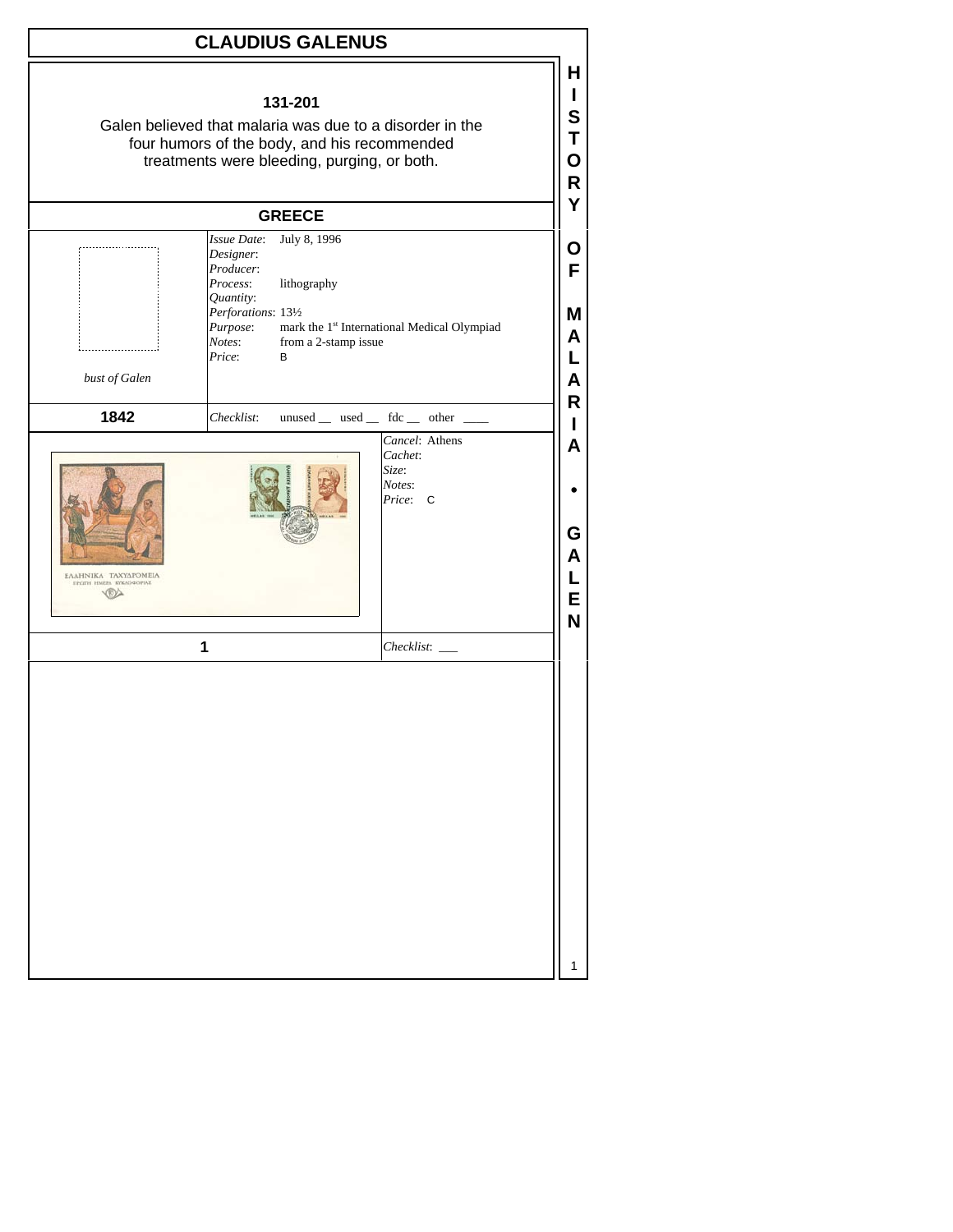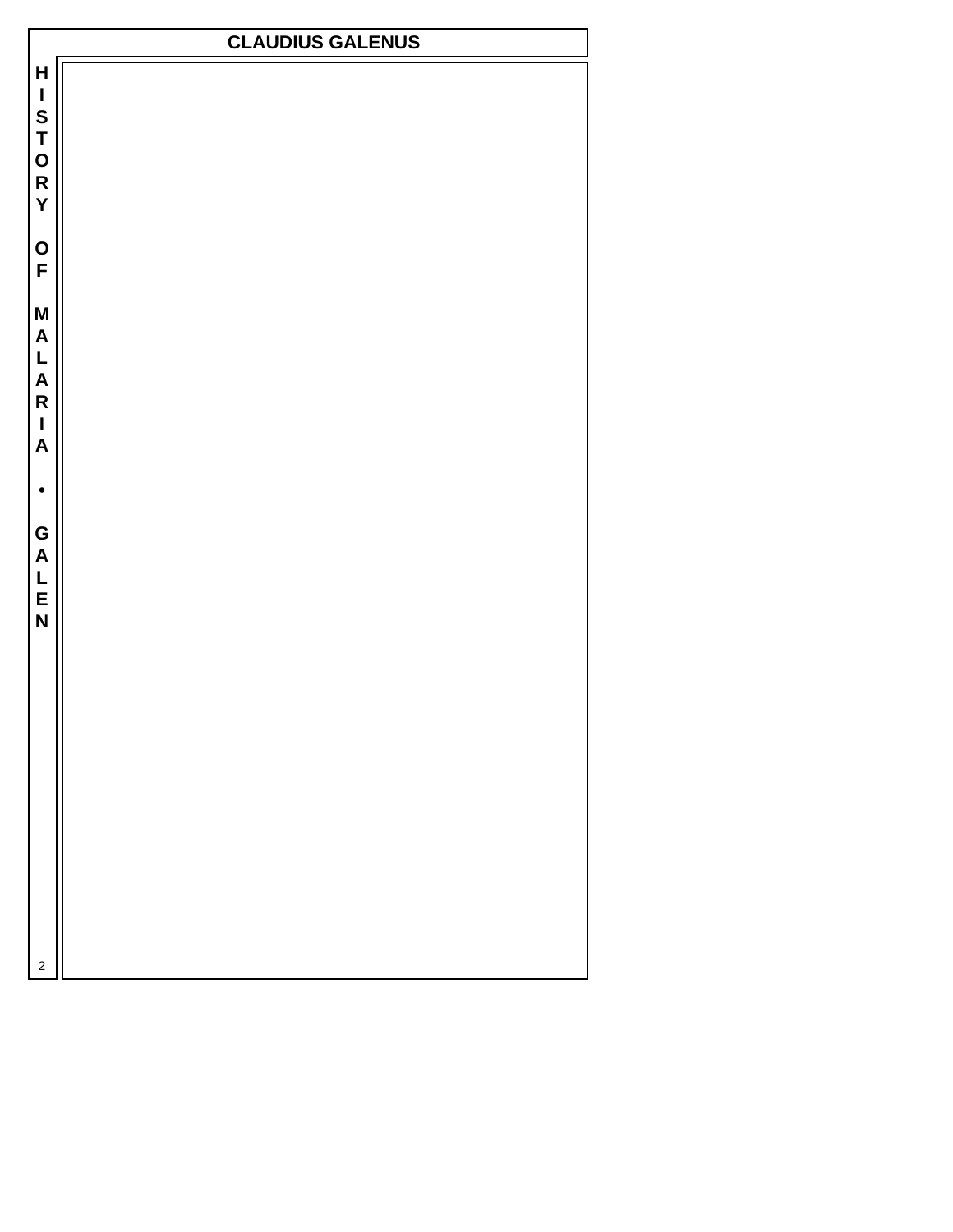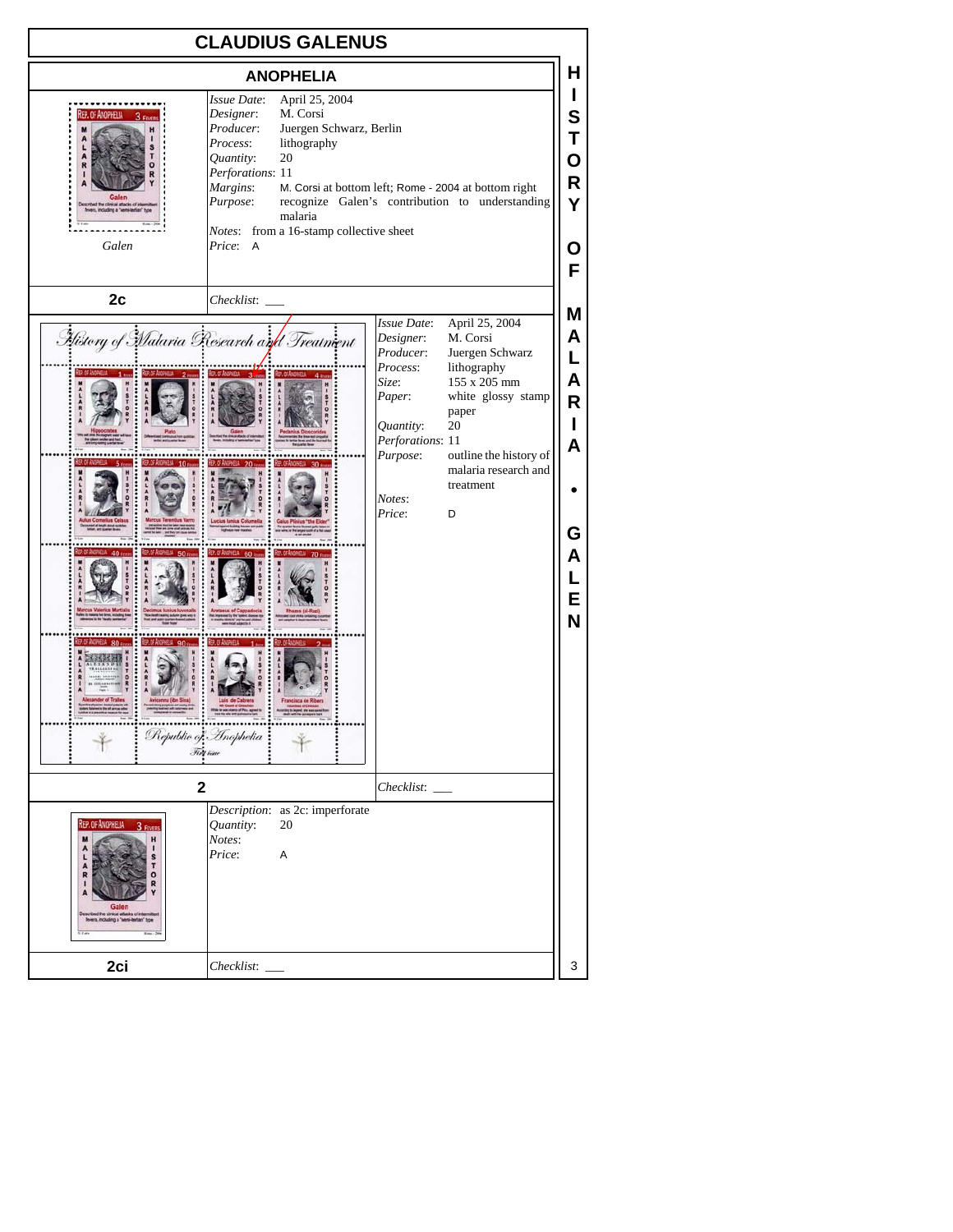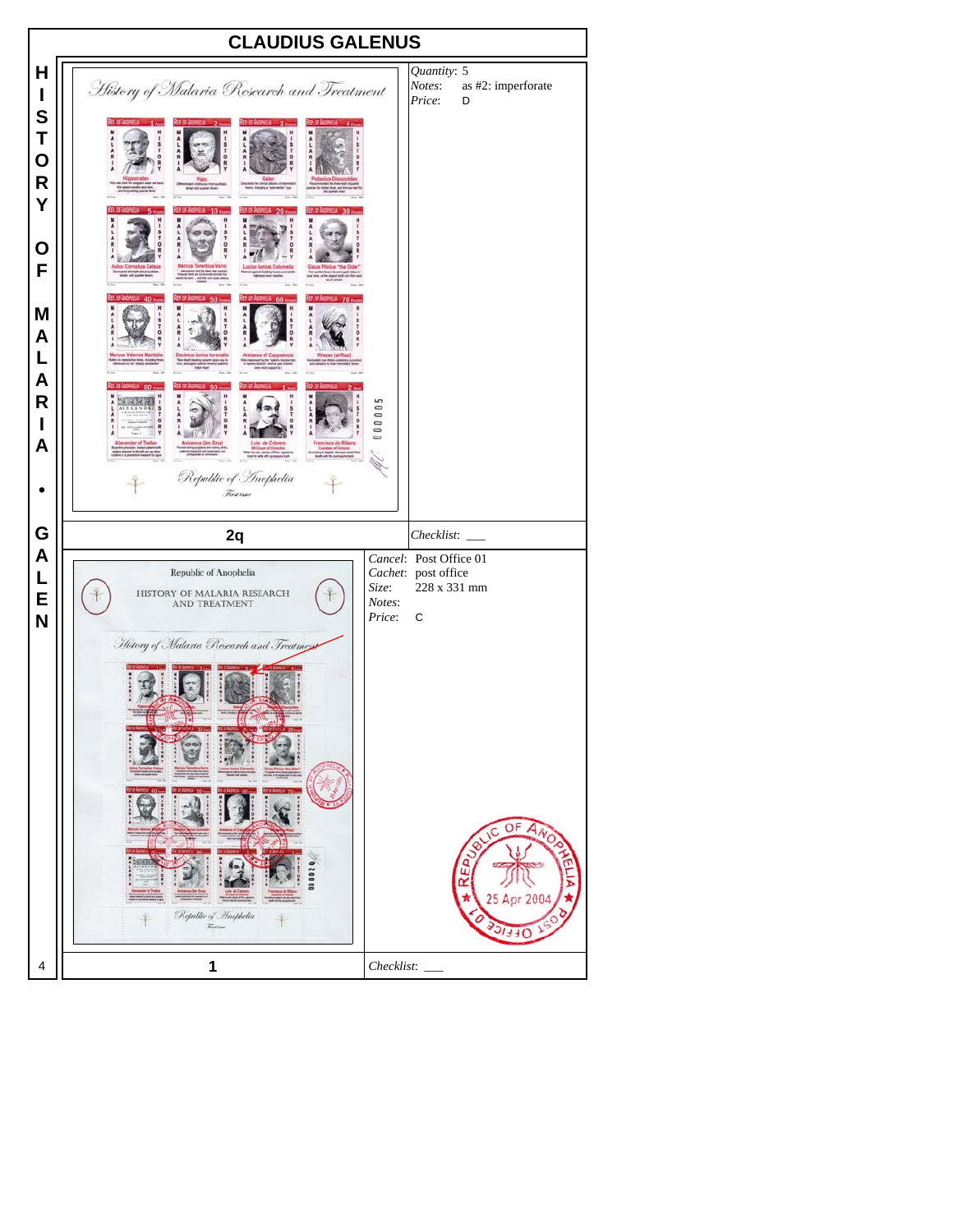| <b>CLAUDIUS GALENUS</b>                    |                                                                                                                                                                                                                |                                                                                                                                                                                                                                                                                                                        |  |  |  |
|--------------------------------------------|----------------------------------------------------------------------------------------------------------------------------------------------------------------------------------------------------------------|------------------------------------------------------------------------------------------------------------------------------------------------------------------------------------------------------------------------------------------------------------------------------------------------------------------------|--|--|--|
| Hippocrates                                | <b>HUNGARY</b><br>December 29, 1989<br>Issue Date:<br>Designer:<br>Producer:<br>Process:<br>engraved<br>Quantity:<br>Perforations: 12<br>honor Galen as a medical pioneer<br>Purpose:<br>Notes:<br>Price:<br>A | н<br>I<br>S<br>Τ<br>O<br>R<br>from a 5-stamp issue honoring medical pioneers<br>Y<br>Ο                                                                                                                                                                                                                                 |  |  |  |
| 3213<br>Az orvostudomány nagy últörői<br>1 | Checklist:                                                                                                                                                                                                     | F<br>$unused$ __ used __ fdc __ other __<br>Cancel: Budapest<br>M<br>Cachet: post office and post office<br>handstamp<br>A<br>168 x 120 mm<br>Size:<br>Г<br>Notes: with additional value from<br>issue<br>A<br>Price: C<br>· AZ O <sub>RAJOE</sub><br>R<br>I<br>A<br><b>APEST 4.1989</b><br>G<br>Α<br>L<br>E<br>N<br>5 |  |  |  |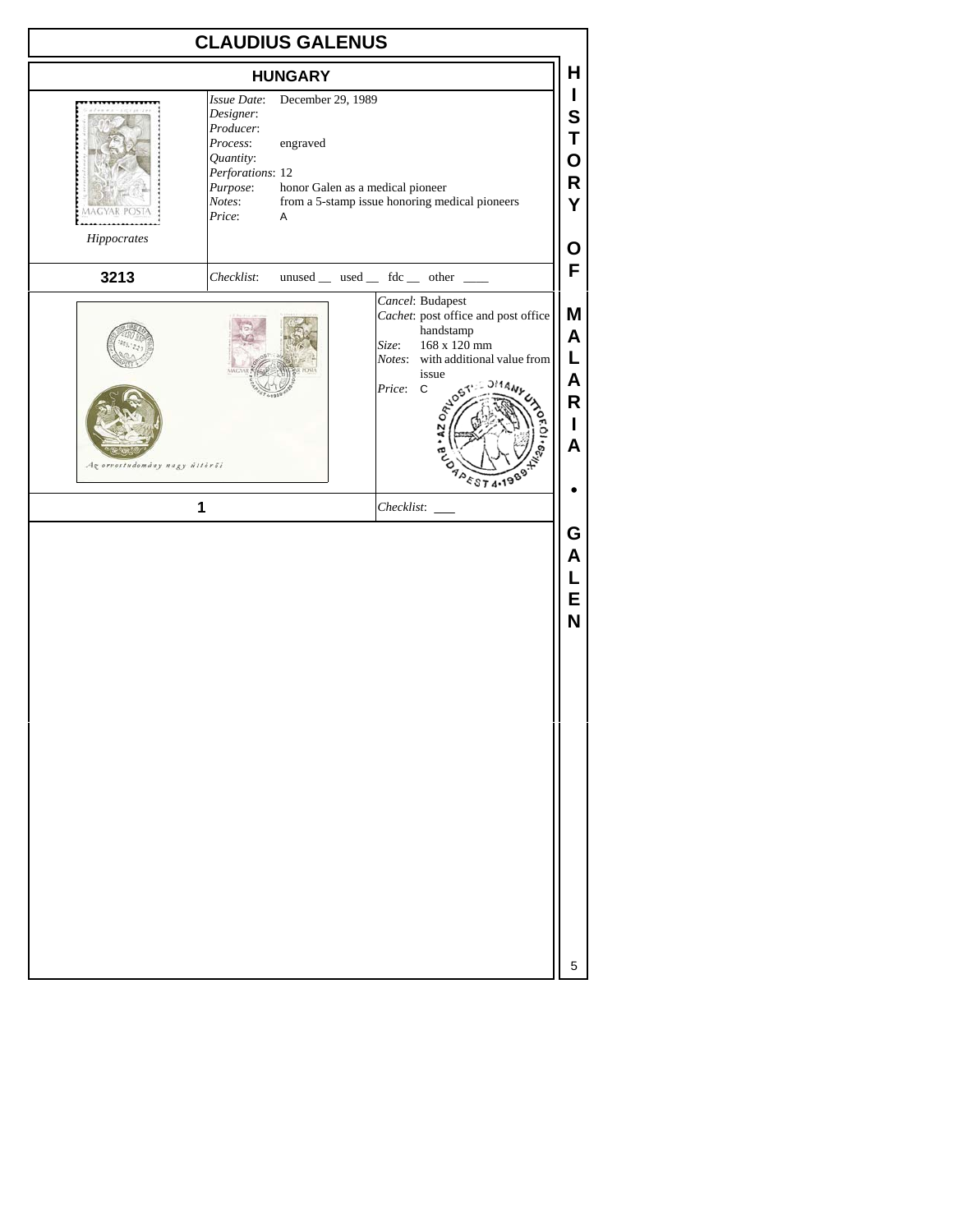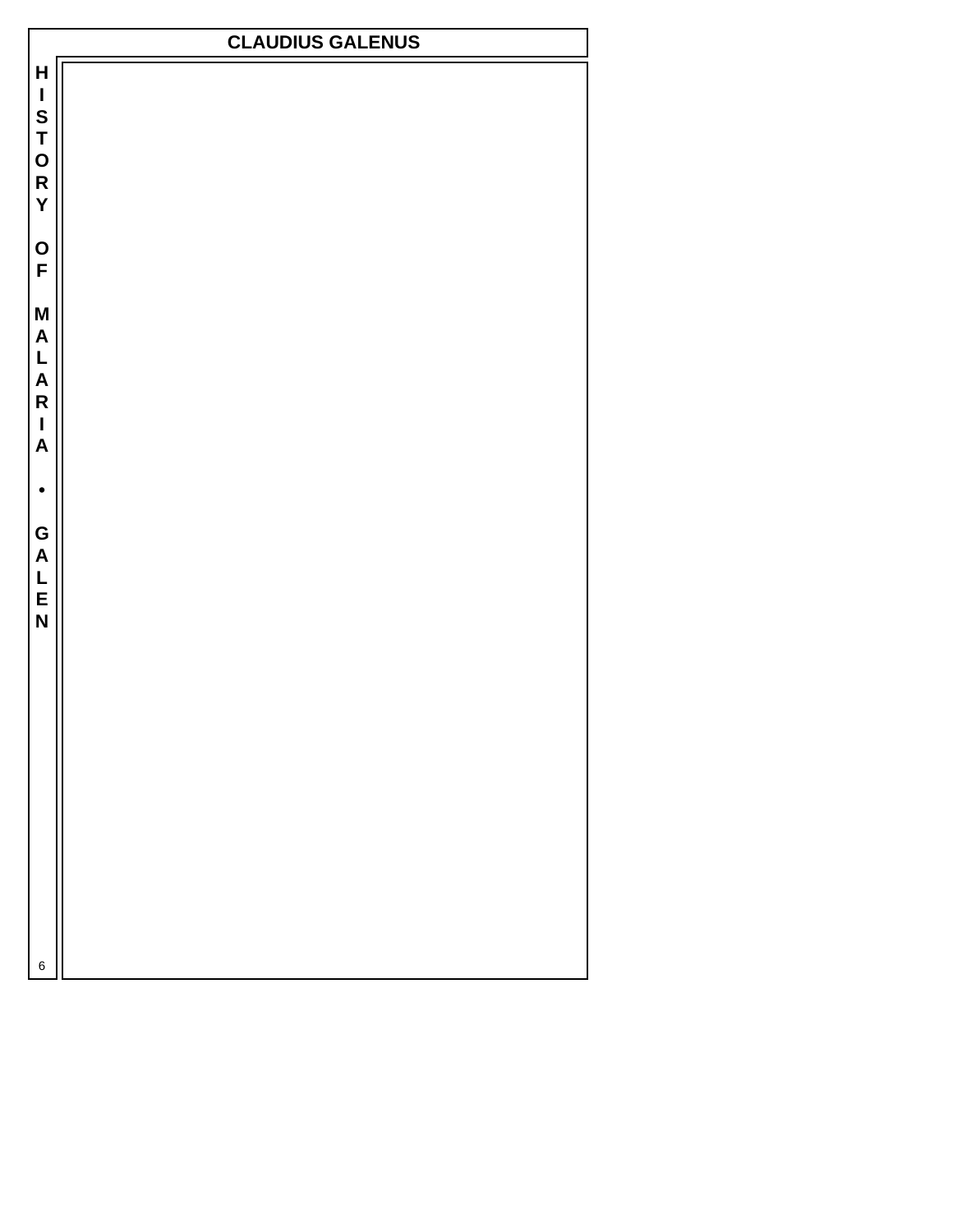## **CLAUDIUS GALENUS**

| טוטה.<br>ובת ט<br><b>YEMEN</b>                                                                                                                                                                                                |                                                                                                                       |                                                                                                                                       |  |  |
|-------------------------------------------------------------------------------------------------------------------------------------------------------------------------------------------------------------------------------|-----------------------------------------------------------------------------------------------------------------------|---------------------------------------------------------------------------------------------------------------------------------------|--|--|
| ۱۹۱۱ البنی الجدیدانیکهٔ الصرة العالمیهٔ<br>No who hte headquarese building<br>Galen & WHO building<br>ا البن المدرسة تشرة الصرة العالية<br>1977 المين المدرسة HEADQUARTERS BUILDING                                           | Issue Date:<br>Designer:<br>Producer:<br>Process:<br>Quantity:<br>Perforations: 121/2<br>Purpose:<br>Notes:<br>Price: | November 1, 1966<br>photogravure<br>publicize the opening of the New W.H.O. headquarters<br>in Geneva<br>part of a 6-stamp issue<br>B |  |  |
| 6677, 6680                                                                                                                                                                                                                    | Checklist:                                                                                                            | unused _ used _ fdc _ other _                                                                                                         |  |  |
| .<br>۱۹۲۲ الباز الم رياضة الصمة العالمية<br>SSE WHI NEW HEADQUARERS BUILDING<br><b>ARAR REF</b><br>.<br>۱۹۱۱ الیتی الحسین الحسنة التحرة السالمية<br>۱۹۱۲ Sos Wom NEW NEADQUARTERS BUILDING<br><b><i>MEN ARAB REPUBLIC</i></b> | Issue Date:<br>Designer:<br>Producer:<br>Process:<br>Quantity:<br>Purpose:<br>Notes:<br>Price:                        | November 1, 1966<br>photogravure<br>Perforations: 121/2<br>publicize the opening of the New W.H.O. headquarters<br>in Geneva<br>в     |  |  |
| 6677i, 6680                                                                                                                                                                                                                   | Checklist:                                                                                                            | unused _ used _ fdc _ other                                                                                                           |  |  |
|                                                                                                                                                                                                                               |                                                                                                                       | Notes: original artwork<br>Price: B                                                                                                   |  |  |
| 6677 OA                                                                                                                                                                                                                       |                                                                                                                       | Checklist:                                                                                                                            |  |  |